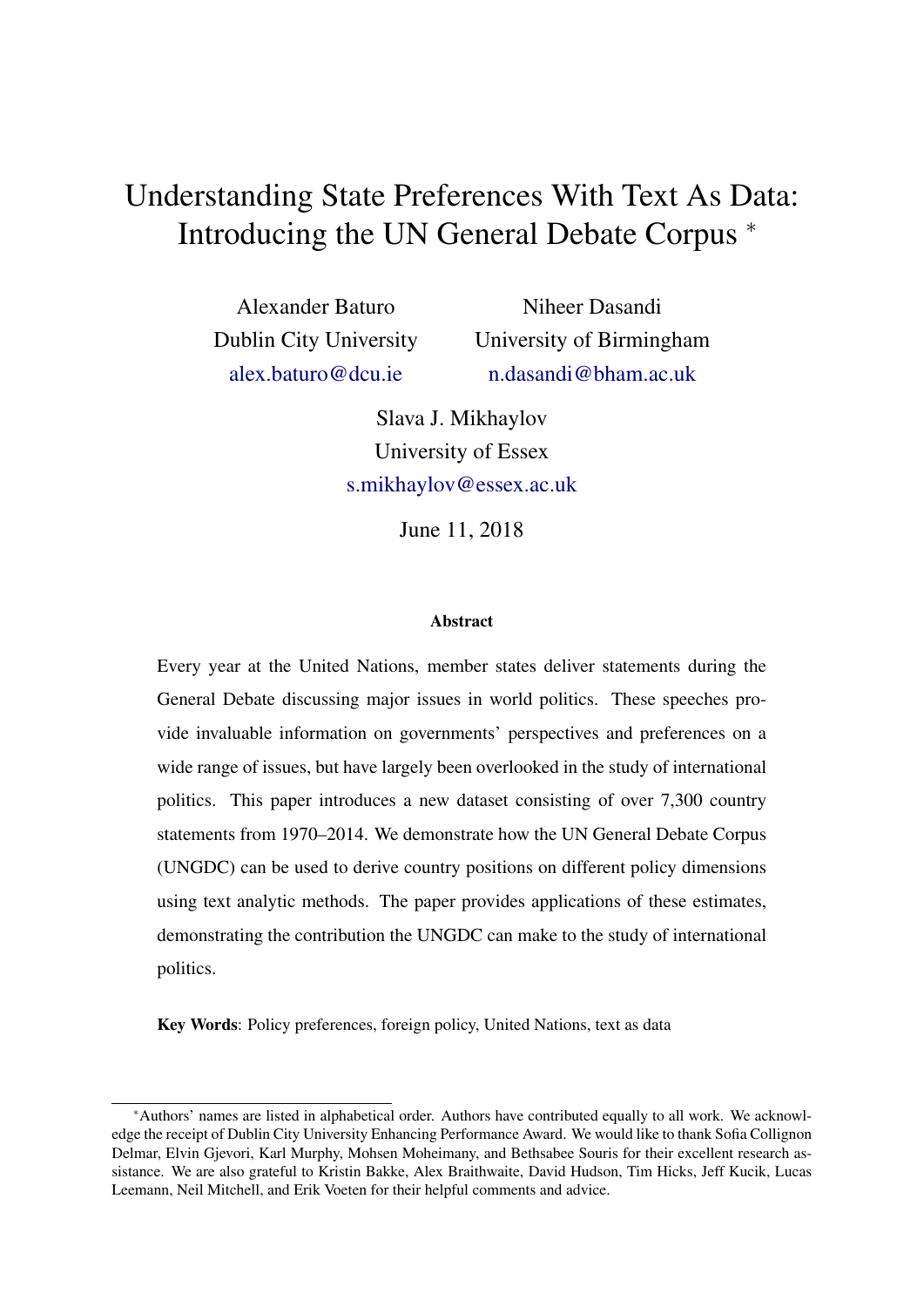### Introduction

Every September, the heads of state and other high-level country representatives gather in New York at the start of a new session of the United Nations General Assembly (UNGA) and address the Assembly in the General Debate. The General Debate (GD) provides the governments of the almost two hundred UN member states with an opportunity to present their views on international conflict and cooperation, terrorism, development, climate change, and other key issues in international politics. As such, the statements made during GD are an invaluable and, largely untapped, source of information on governments' policy preferences across a wide range of issues over time.

Government preferences are central to the study of international relations and comparative politics. As preferences cannot be directly observed, they must be inferred from states' observed behavior. One approach has been to use military alliances as an indicator of preference similarity (e.g. [Bueno de Mesquita,](#page-19-0) [1983\)](#page-19-0). This approach, however, provides little information about preferences when states do not have alliances. Scholars have instead overwhelmingly relied on UNGA voting records to estimate foreign policy preferences (see [Voeten,](#page-20-0) [2013;](#page-20-0) [Bailey,](#page-19-1) [Strezhnev and Voeten,](#page-19-1) [2015\)](#page-19-1). However, UNGA voting-based methods – like all measures of preference – rely on certain assumptions, and as such, have both strengths and limitations (see [Voeten,](#page-20-0) [2013\)](#page-20-0). For example, one shortcoming is estimates of state preference are derived from the limited number of issues that are voted on in the UNGA in a given year.<sup>1</sup> Therefore, it is essential that researchers can draw on additional data and measures to avoid producing findings about government preferences that are based on one type of observed state behavior.

We argue that the application of text analytic methods to General Debate statements can provide much-needed additional measures and tools that can broaden our understanding of government preferences and their effects. The use of text analytic methods is rapidly gain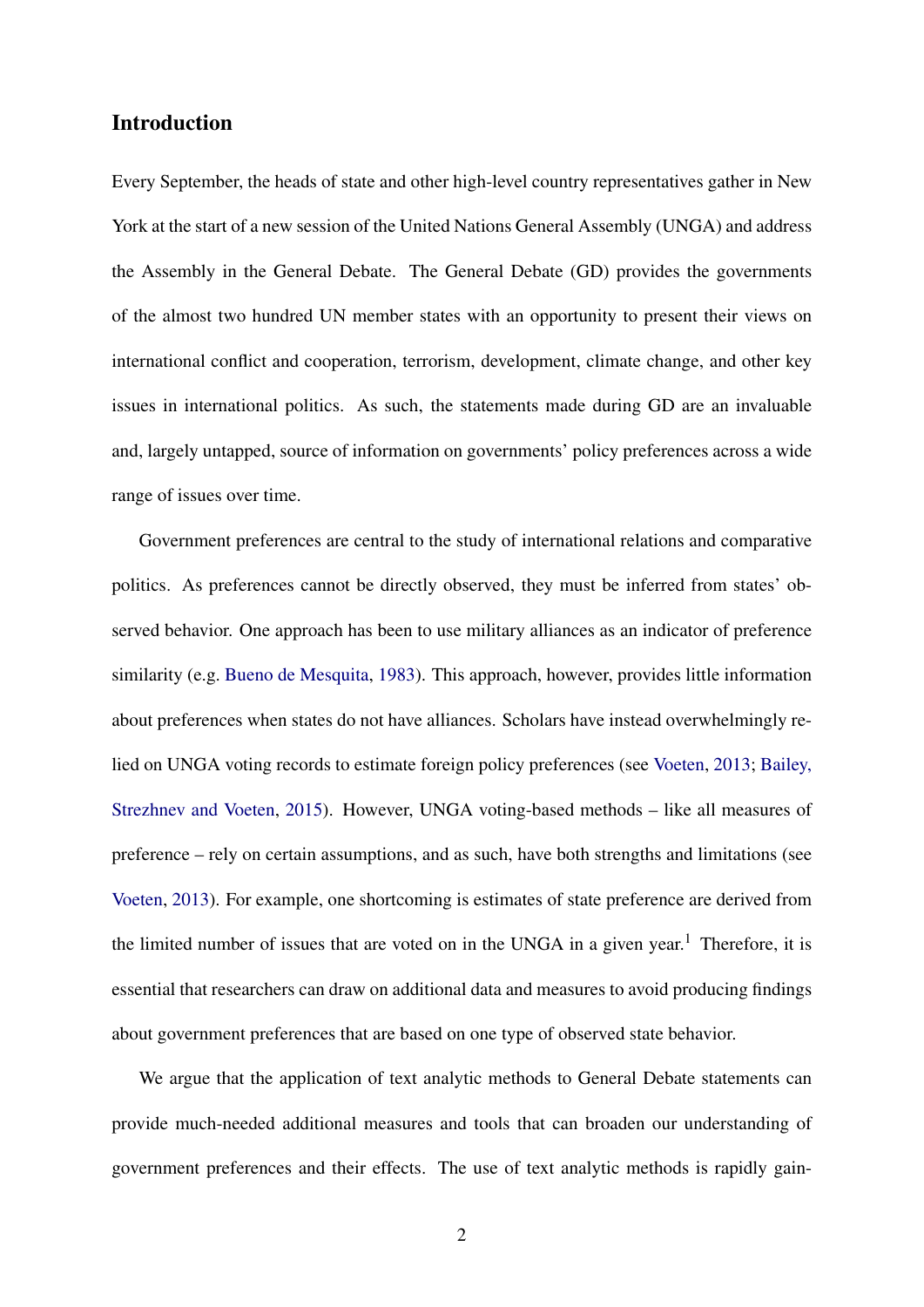ing ground in comparative politics and legislative studies (see [Laver, Benoit and Garry,](#page-20-1) [2003;](#page-20-1) [Proksch and Slapin,](#page-20-2) [2010;](#page-20-2) [Herzog and Benoit,](#page-19-2) [2015\)](#page-19-2). To date, however, there has been little effort to use speeches to estimate policy preferences in international relations. The formal and institutionalized setting of the GD; its inclusion of all UN member states – which are provided with equal opportunity to address the Assembly; and the fact that it takes place every year, makes the GD ideal for using text analysis to derive estimations of state preferences that can be applied to systematic analyses of international politics.

This paper introduces a new dataset, the UN General Debate Corpus (UNGDC), consisting of 7,314 General Debate statements from 1970-2014, that we have pre-processed, categorised and prepared for empirical applications. In the next section, we discuss the characteristics, content, and purpose of the UN General Debate. Secondly, we explain the process of collecting and preprocessing the statements, and provide an overview of the UNGDC. We then use the text as data approach we show how the UNGDC can be used to derive estimates of government preferences, providing applications of these estimates. We conclude by outlining potential uses of the UNGDC in future research.

### The UN General Debate and world politics

The General Debate marks the start of the UNGA regular session each year. By tradition, since 1947, the opening speech is made by Brazil, with the US also scheduled to speak on the first day. Typically, the heads of state and governments speak during the first days of the GD, followed by vice-presidents, deputy prime ministers and foreign ministers, and concluding with the heads of delegation to the UN [\(Nicholas,](#page-20-3) [1959;](#page-20-3) [Bailey,](#page-19-3) [1960;](#page-19-3) [Luard and Heater,](#page-20-4) [1994;](#page-20-4) [Smith,](#page-20-5) [2006\)](#page-20-5). While numbers vary across sessions, on average heads of state or government comprise 39% of speakers; vice-presidents, deputy prime ministers and foreign ministers make up around 54%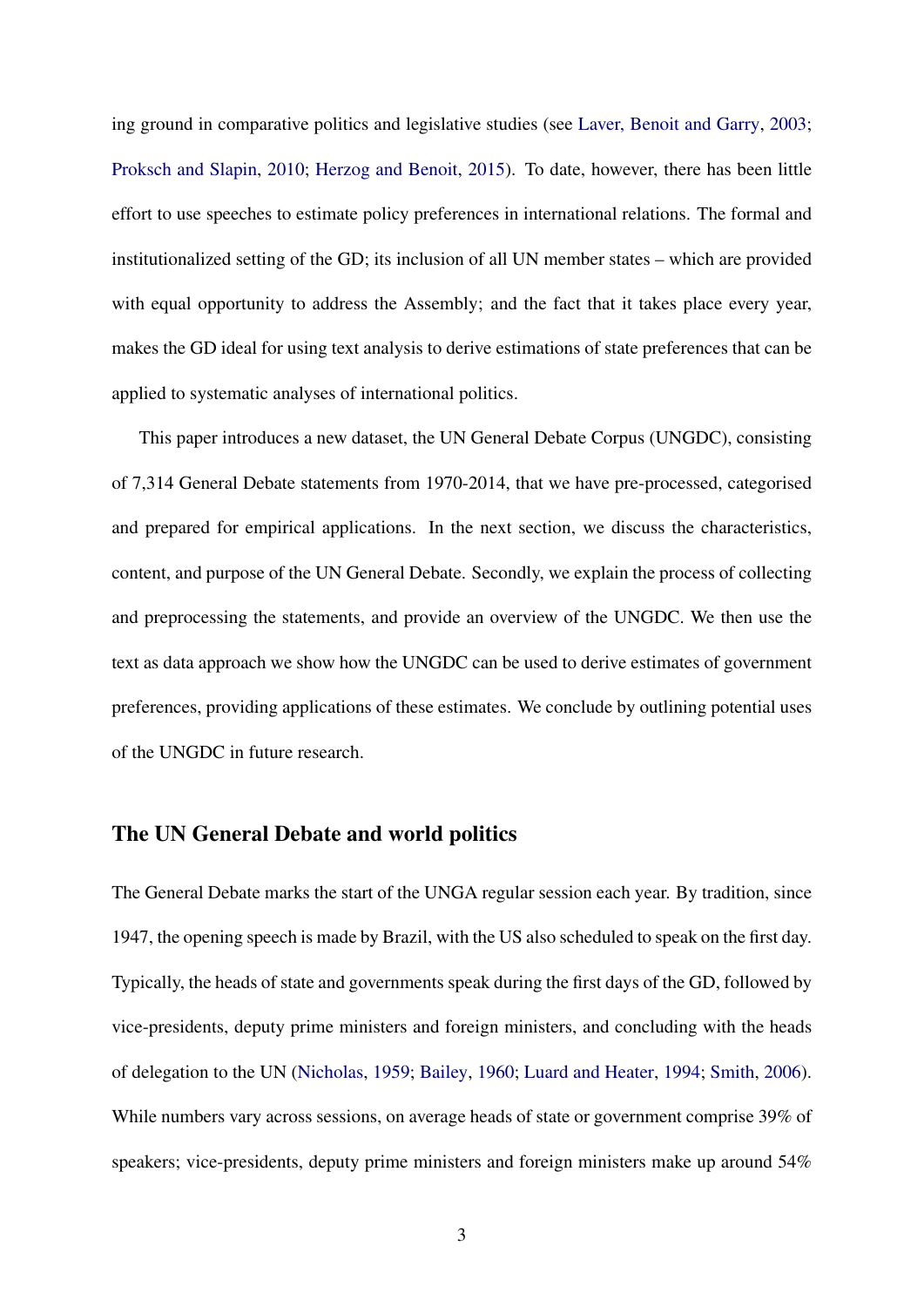of speakers; with country representatives to the UN constituting 7% of all speakers.

The GD provides governments with an opportunity to declare, and to have on public record, their official position on various major international events of the past year [\(Smith,](#page-20-5) [2006\)](#page-20-5). In addition, country representatives use the GD venue to present their governments' perspectives on broader underlying issues in international politics. Their speeches frequently deal with issues of mutual concern such as terrorism, nuclear non-proliferation, development and aid, and climate change – often appealing to the international community to do more to tackle these issues. For example, in 1995 the US discussed UN reform, non-proliferation, terrorism, money laundering and the narcotics trade in its GD statement. In turn, the UK and France both drew attention to the challenges of UN peacekeeping, while India discussed terrorism, disarmament, human rights, and concerns about the inability of global institutions, such as the WTO, to address the needs of the Global South.

There are several important characteristics of GD speeches that have implications for the use of these statements in deriving estimates of state preferences. In contrast to UNGA rollcall votes, which are directly linked to the adoption of UN resolutions, GD speeches are not institutionally connected to decision-making within the UN. As a consequence, states face lower external constraints and pressures when delivering GD statements than when voting in the UNGA. Indeed, studies that use UNGA voting highlight the various constraints countries face when voting as a result of, among other things, aid relationships and strategic voting blocs (see [Kim and Russett,](#page-19-4) [1996;](#page-19-4) [Voeten,](#page-20-6) [2000;](#page-20-6) [Alesina and Dollar,](#page-19-5) [2000\)](#page-19-5). The lack of external constraints means that when delivering their GD statements, governments have more leverage with the positions they take and the issues they emphasize. Hence, GD statements provide more information on key national priorities than the limited number of votes in the UNGA.

This view is supported by interviews conducted by the authors with members of the diplo-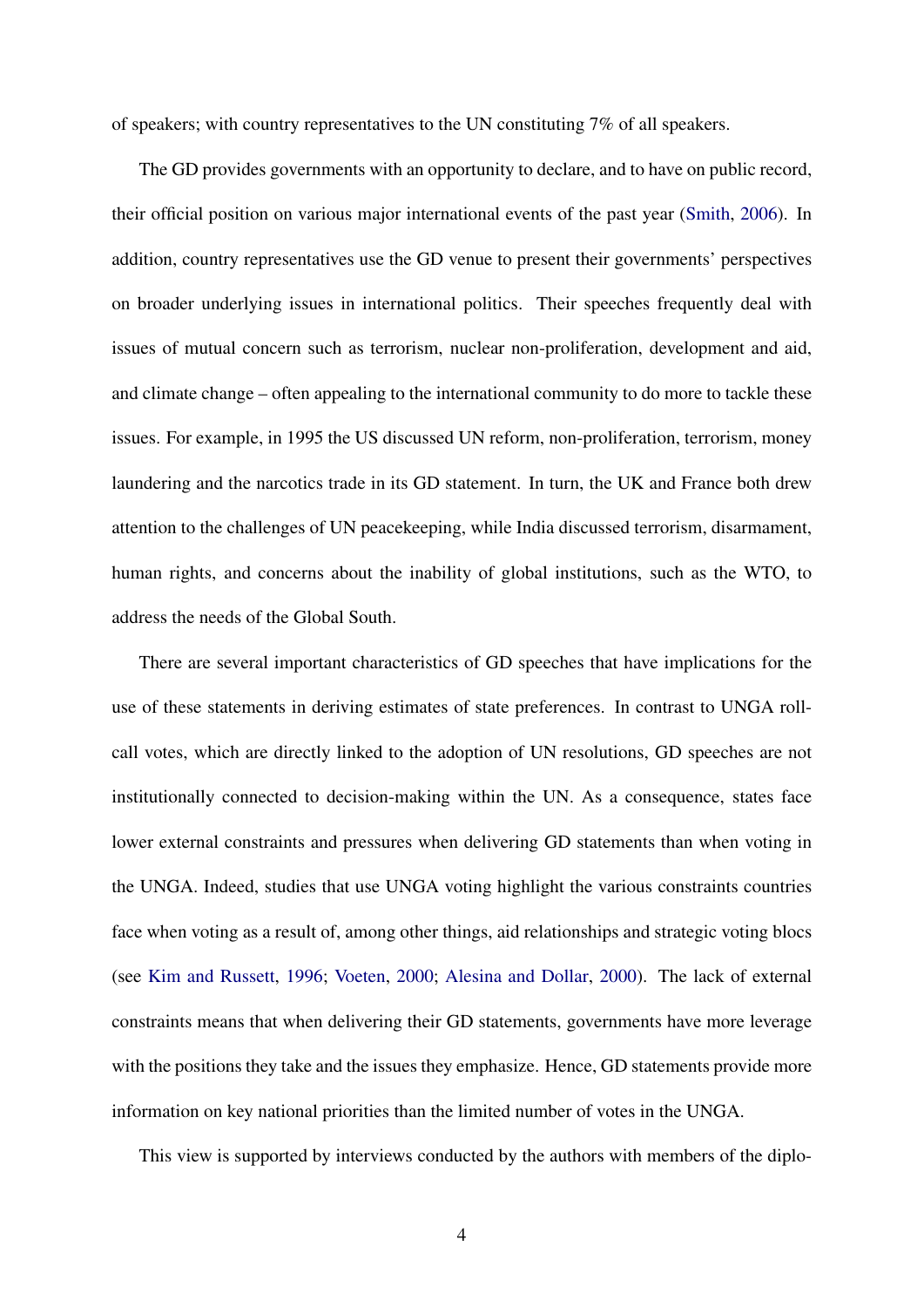matic community. The Deputy Representative of the Finnish Mission to the UN, for example, explained, "speeches at the General Debate are interesting because they flesh out national policies – what states think... the General Debate is the one place where states can speak their mind; it reflects the issues that states consider important." Similarly, a spokesperson for the German Mission to the UN stated that the absence of external pressures when delivering GD statements means "these speeches are the most sovereign thing that a country does as a member of the UN."<sup>2</sup> It is clear that non-democratic regimes also attach great importance to GD statements. For example, members of Russia's inner political circle not only viewed the 2015 GD statement as a key summary of its foreign policy concerns, they were also apparently aware of its content weeks in advance. $3$ 

A significant consequence of the relative lack of external constraints in the GD is that member states can more freely express their government's perspectives on issues deemed important – including more contentious issues. As [Smith](#page-20-5) [\(2006,](#page-20-5) 155) argues, a key function of the GD is that "it provides members with the opportunity to blow off steam on contentious issues without causing undue damage." This is particularly relevant for smaller nations which can use the GD to raise more disagreeable political issues (see [Nicholas,](#page-20-3) [1959\)](#page-20-3). For example, in 2014, Antigua and Barbuda's statement emphasized the failure of the US government to adhere to a ruling from the WTO's Dispute Settlement Body that stated that the US should pay compensation to Antigua and Barbuda. In making this complaint, the Antiguan representative highlighted the importance of the GD for smaller nations, stating "my small nation has no military might, no economic clout. All that we have is membership of the international system as our shield and our voice in this body as our sword."

The fewer external constraints on representatives when delivering GD statements does not, however, imply that these speeches are not strategic. Scholars have long recognized that "mem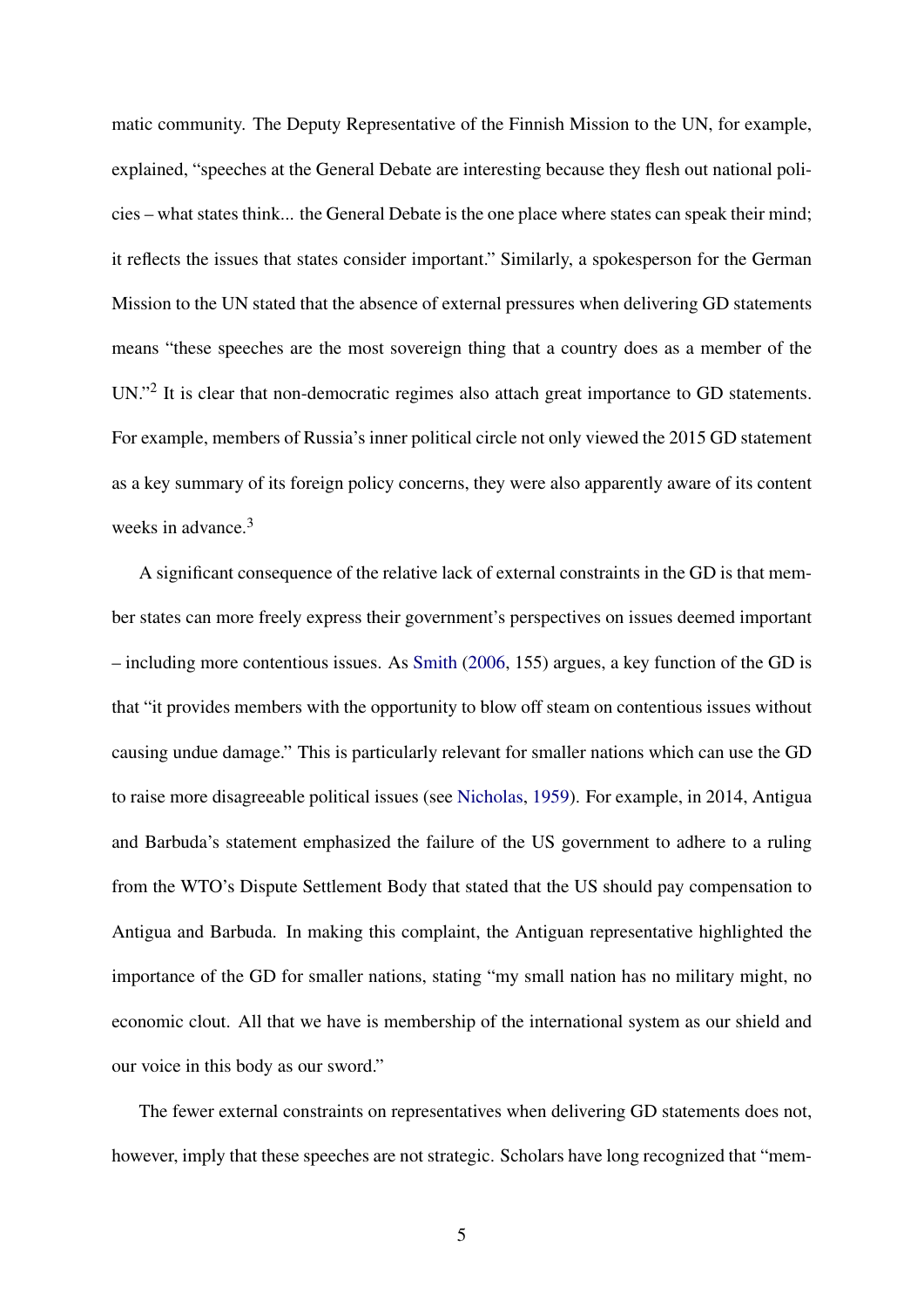ber states present themselves exclusively in the guise in which they wish to be known" during these annual debates [\(Nicholas,](#page-20-3) [1959,](#page-20-3) p. 98). In fact, a key purpose of the General Debate is that it provides governments with the opportunity to "influence international perceptions of their state, aiming to position their states favorably, as well as to influence the perception of other states" [\(Hecht,](#page-19-6) [2016,](#page-19-6) p. 10). Therefore, governments use GD speeches strategically to signal their preferences among the community of states. This use of strategic signaling in the GD can be seen when we compare references to Iran in the US statements in 2012 and 2013. In the 2012 address, President Obama was highly critical of Iran:

In Iran we see where the path of a violent and unaccountable ideology leads [...] Time and again, it has failed to take the opportunity to demonstrate its nuclear program is peaceful [...] Make no mistake: a nuclear-armed Iran is not a challenge that can be contained. It would threaten the elimination of Israel, the security of Gulf nations and the stability of the global economy [...] and that is why the United States will do what we must to prevent Iran from obtaining a nuclear weapon.

In contrast, speaking a year later, the US president was more reconciliatory, offering to give diplomacy one last chance in relation to Iran's nuclear program:

... if we can resolve the issue of Iran's nuclear program, that can serve as a major step down a long road towards a different relationship, one based on mutual interests and mutual respect [...] America prefers to resolve its concerns over Iran's nuclear program peacefully [...] We are not seeking regime change, and we respect the right of the Iranian people to access peaceful nuclear energy [...]

A few hours later during the same session, President Rouhani in his address also emphasized diplomacy and the hope of reaching a compromise. The world has subsequently learned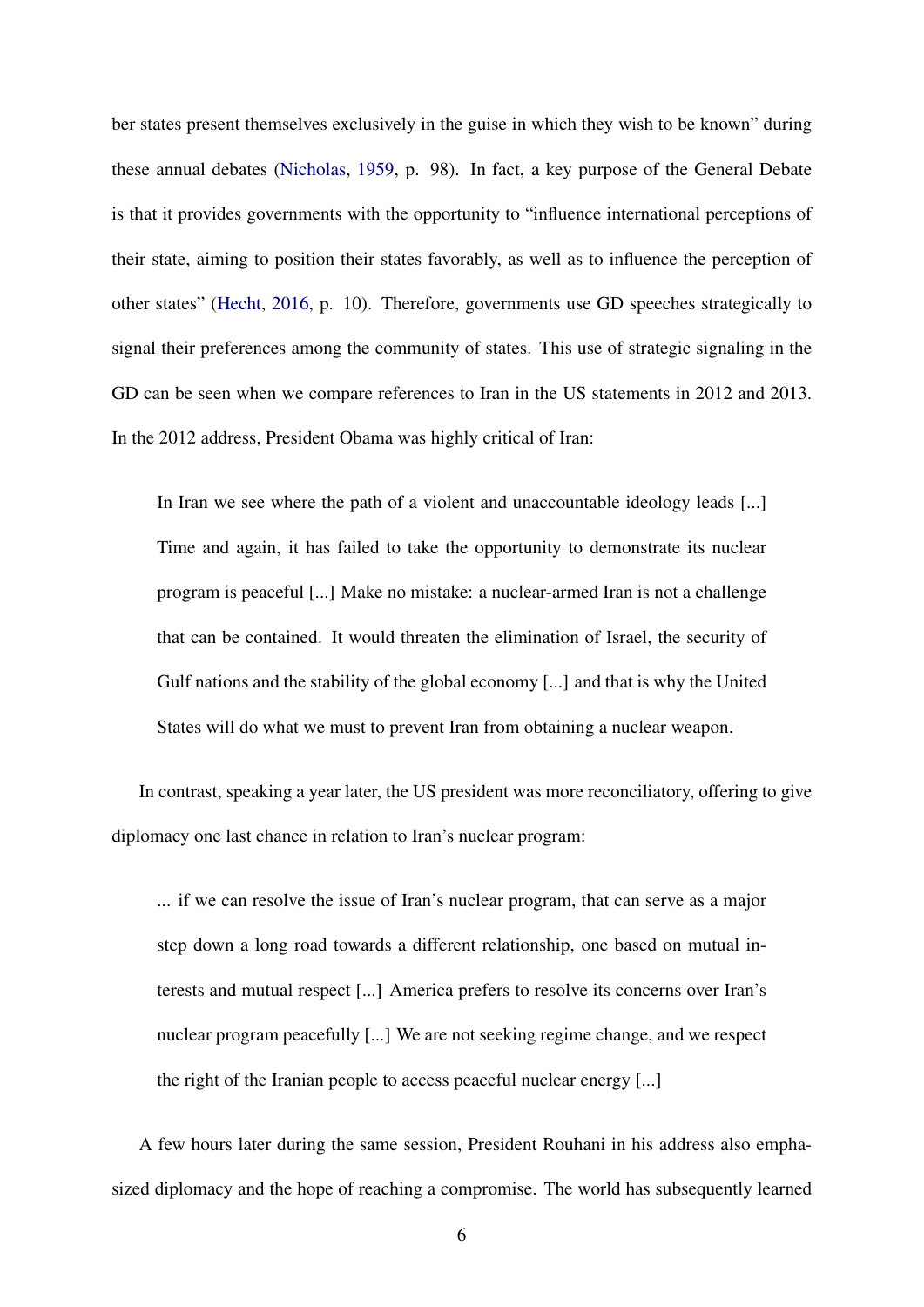that in the background, the US and Iran held secret talks that eventually led to the breakthrough and signing of the intermediate deal [\(Borger and Kamali,](#page-19-7) [2013\)](#page-19-7). As such, the change in rhetoric between 2012 and 2013 demonstrates the strategic nature of GD speeches. A further example of both the importance placed by governments on the GD address and its strategic purpose is provided by the Chilcot Inquiry into the UK's role in the Iraq War. The report contains a memo sent by Prime Minister Tony Blair to President George W. Bush, complimenting the US President on the speech delivered in the 2002 General Debate setting out the case for war, "It was a brilliant speech ... it puts us on exactly the right strategy to get the job done."<sup>4</sup> Hence, the US speech was seen as part of the US and UK strategy to build support for intervention in Iraq.

The lack of external constraints on member states in delivering GD statements means that they can use their address to indicate the issues considered most important by devoting more attention to these topics. As governments can choose what issues to discuss or ignore, and how strongly to emphasize certain issues, the GD provides detailed information about a government's *position* on a policy issue, and also the *importance* – or *salience* – of an issue for a government. As [Smith](#page-20-5) [\(2006,](#page-20-5) 155) notes, the General Debate acts "as a barometer of international opinion on important issues, even those not on the agenda for that particular session." The focus on position and salience means that GD speeches can be used to uncover the most important topics that emerge in international politics over time.

### UNGDC: The UN General Debate Corpus

The speeches made in the General Debate are subsequently deposited at the United Nations Dag Hammarskjold Library. However, statements made before 1992 are stored as image copies of typewritten documents. These are of very poor image quality and require additional preprocessing using optical character recognition software. We collected speeches through the dedicated webpages of the individual UNGA General Debates and the UN Bibliographic Information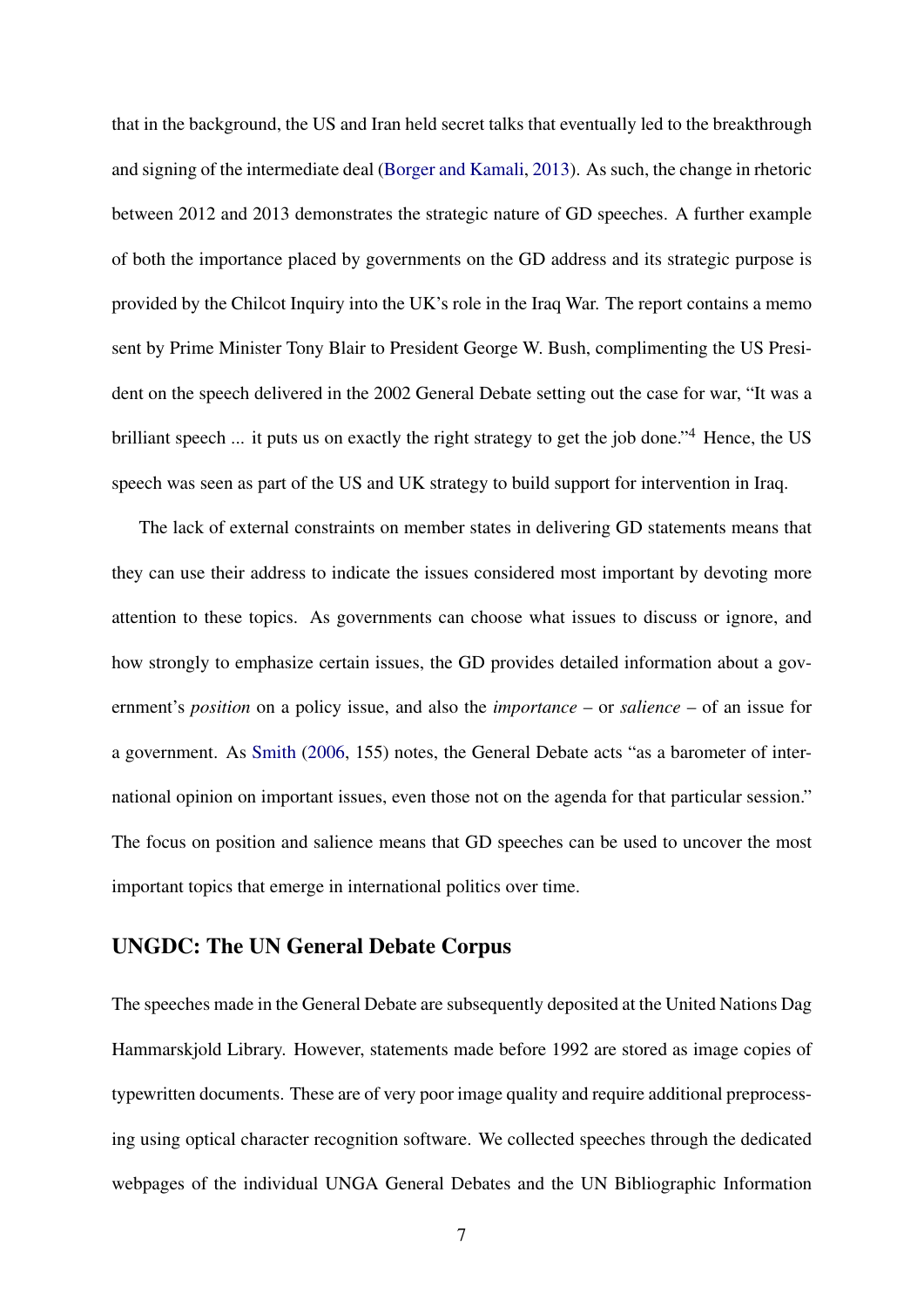System (UNBIS).

Speeches are typically delivered in the native language. Based on the rules of the Assembly, all statements are then translated by UN staff into the six official languages of the UN. If a speech was delivered in a language other than English, we use the official English version provided by the UN. Therefore, all of the speeches in the UN General Debate Corpus (UNGDC) are in English.

The annual sessions are assigned numbers, starting with the 1st session in 1946 up to the most recent 70th Session in 2015. We collected all GD speeches from 1970 (Session 25) to 2014 (Session 69). In total, there are 7,314 country statements delivered from 1970-2014. The number of countries participating in the GD increased from 70 in 1970 to 193 in 2014 in line with the increase in UN membership. Non-member states may also participate in the GD (e.g., the Holy See and Palestine). Several states that previously participated in the GD have ceased to exist. Where possible we linked such states to their legal successor states (e.g., USSR and the Russian Federation). If this was not possible we kept speeches in the data under the country's last known name (e.g. German Democratic Republic). Overall, the corpus contains the GD contributions from 198 countries. On average, speeches contain 123 sentences and 945 unique words.<sup>5</sup>

Table [1](#page-8-0) provides an overview of the UNGDC. The table shows average frequency of types (unique form of a word), tokens (individual words), and sentences for each individual speech in text corpus. In terms of who delivered the statement, 1,909 (44.3%) were delivered by heads of state or government (e.g. presidents, prime ministers, kings); 2,126 (49.3%) by vice-presidents, deputy prime ministers, and foreign ministers; and 276 (6.4%) by country representative at the  $UN.<sup>6</sup>$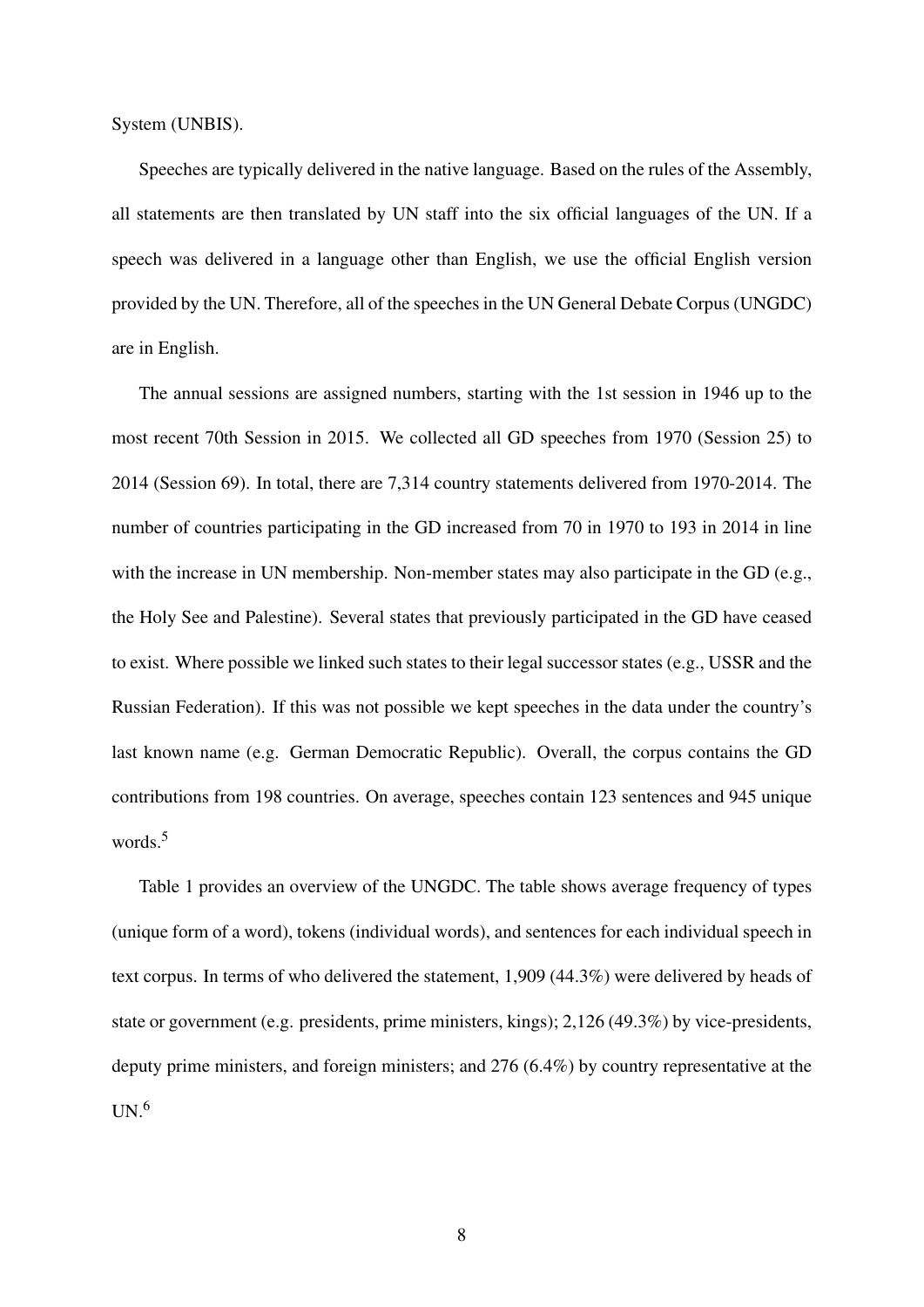<span id="page-8-0"></span>

| Year | UN Membership | <b>GD</b> Statements | Types (mean freq) | Tokens (mean freq) | Sentences (mean freq) |
|------|---------------|----------------------|-------------------|--------------------|-----------------------|
| 1970 | 127           | $70\,$               | 1569              | 8230               | 257                   |
| 1971 | 132           | 116                  | 1336              | 5927               | 230                   |
| 1972 | 132           | 125                  | 1157              | 4895               | 180                   |
| 1973 | 135           | 120                  | 1291              | 5923               | 230                   |
| 1974 | 138           | 129                  | 1093              | 4248               | 191                   |
| 1975 | 144           | 126                  | 1041              | 4280               | 165                   |
| 1976 | 147           | 134                  | 951               | 3720               | 151                   |
| 1977 | 149           | 140                  | 965               | 3452               | 135                   |
| 1978 | 151           | 141                  | 1159              | 4169               | 163                   |
| 1979 | 152           | 144                  | 1220              | 4804               | 200                   |
| 1980 | 154           | 149                  | 1173              | 4663               | 183                   |
| 1981 | 157           | 145                  | 1159              | 4357               | 183                   |
| 1982 | 157           | 147                  | 1134              | 3986               | 151                   |
| 1983 | 158           | 149                  | 1078              | 3669               | 157                   |
| 1984 | 159           | 150                  | 1160              | 3951               | 172                   |
| 1985 | 159           | 137                  | 1142              | 3605               | 113                   |
| 1986 | 159           | 149                  | 895               | 2715               | 85                    |
| 1987 | 159           | 152                  | 922               | 3010               | 102                   |
| 1988 | 159           | 154                  | 985               | 3463               | 124                   |
| 1989 | 159           | 153                  | 1036              | 3365               | 117                   |
| 1990 | 159           | 156                  | 1076              | 3606               | 125                   |
| 1991 | 166           | 162                  | 1086              | 3519               | 127                   |
| 1992 | 179           | 167                  | 932               | 2962               | 103                   |
| 1993 | 184           | 175                  | 1062              | 3433               | 135                   |
| 1994 | 185           | 178                  | 1142              | 4040               | 140                   |
| 1995 | 185           | 172                  | 1255              | 4306               | 168                   |
| 1996 | 185           | 181                  | 1220              | 4149               | 157                   |
| 1997 | 185           | 176                  | 915               | 2659               | 122                   |
| 1998 | 185           | 181                  | 892               | 2749               | 115                   |
| 1999 | 188           | 181                  | 857               | 2567               | 91                    |
| 2000 | 189           | 178                  | 937               | 2677               | $\bf 88$              |
| 2001 | 189           | 189                  | 681               | 1925               | $78\,$                |
| 2002 | 191           | 188                  | 588               | 1465               | 58                    |
| 2003 | 191           | 189                  | 666               | 1761               | $72\,$                |
| 2004 | 191           | 192                  | 557               | 1400               | 61                    |
| 2005 | 191           | 185                  | 505               | 1311               | 51                    |
| 2006 | 192           | 193                  | 554               | 1393               | 63                    |
| 2007 | 192           | 191                  | 573               | 1392               | 52                    |
| 2008 | 192           | 192                  | 609               | 1498               | 59                    |
| 2009 | 192           | 193                  | 662               | 1754               | 65                    |
| 2010 | 192           | 189                  | 631               | 1668               | 58                    |
| 2011 | 193           | 193                  | 709               | 2097               | 79                    |
| 2012 | 193           | 194                  | 626               | 1671               | 66                    |
| 2013 | 193           | 192                  | 776               | 2306               | 71                    |
| 2014 | 193           | 193                  | 555               | 1451               | 50                    |

Table 1: *UN General Debate Corpus. Note:* Descriptive statistics for the UNGDC containing 7,314 statements delivered by heads of state or their representative from 1970–2014. From 2011, President of the European Commission made a separate statement on behalf of the EU.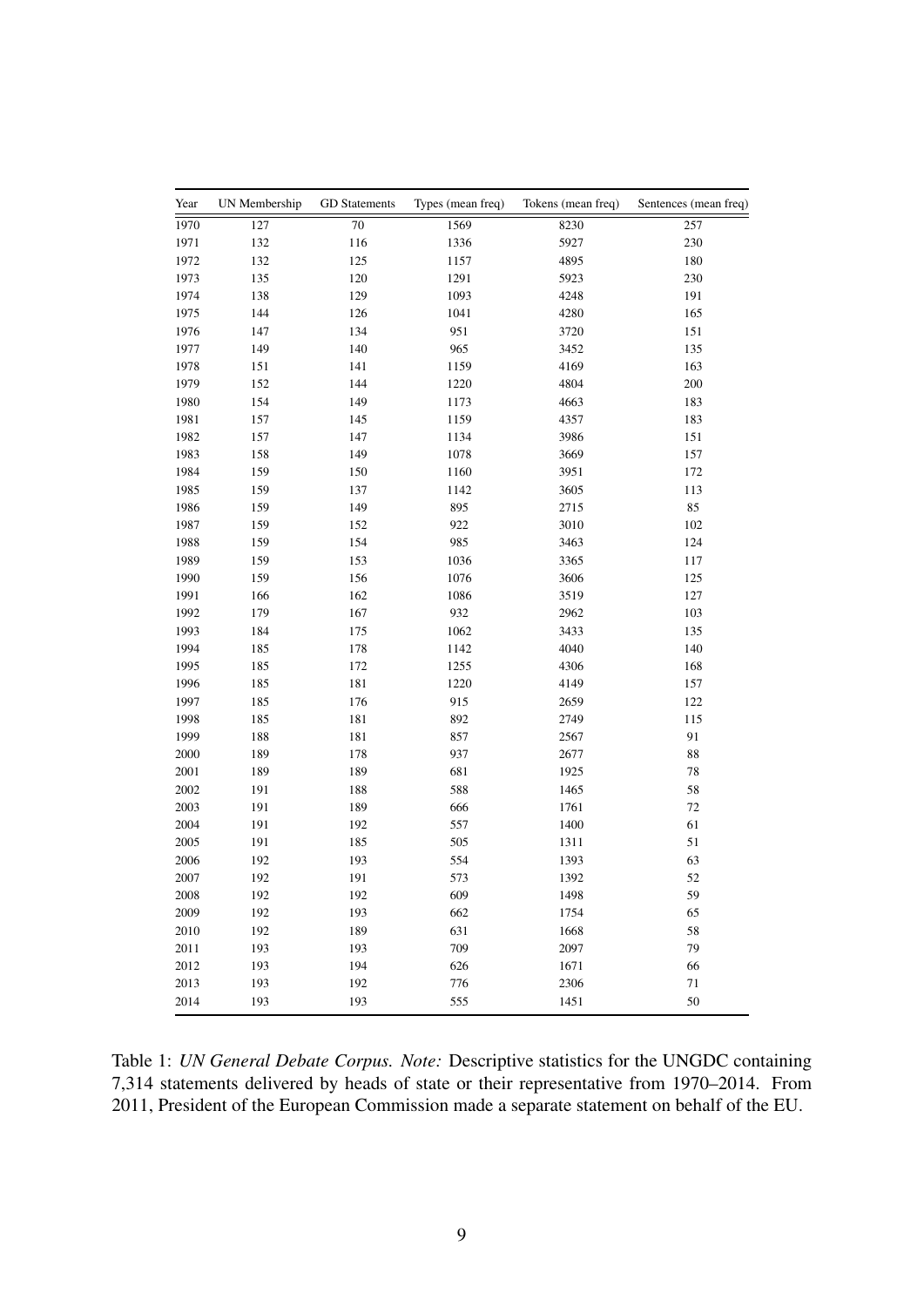### Empirical application: Preferences on single issue dimensions

The UNGDC can be used by scholars who require easy access to the statements and may want to read a particular text, or compare selected statements. Primarily, however, we envision the UNGDC to be used in quantitative applications looking at the nature, formation, and effects of state preferences in world politics. Treating text as data has a long tradition in political science (for a review, see [Laver,](#page-20-7) [2014\)](#page-20-7). Since the earlier introduction of text scaling methods to estimate policy positions on dimensions of interest – such as Wordscore [\(Laver, Benoit and](#page-20-1) [Garry,](#page-20-1) [2003\)](#page-20-1) and Wordfish [\(Slapin and Proksch,](#page-20-8) [2008\)](#page-20-8) – the availability and complexity of methods has increased dramatically [\(Grimmer and Stewart,](#page-19-8) [2013;](#page-19-8) [Herzog and Benoit,](#page-19-2) [2015\)](#page-19-2). The majority of such methods are either directly derived from, or can be traced to, the natural language processing literature in computer science and computational linguistics (e.g. [Lowe,](#page-20-9) [2008;](#page-20-9) [Benoit et al.,](#page-19-9) [N.d.\)](#page-19-9). Wordscore is by far the most popular text scaling method in political science based on a Google Scholar citation count. It is related to the Naive Bayes classifier deployed for text categorization problems [\(Benoit et al.,](#page-19-9) [N.d.\)](#page-19-9).

Working with text as data generally involves using the bag-of-words approach, whereby each document can be represented by a multiset (bag) of its words that disregards grammar and word order. Word frequencies in the document are then used to classify the document into one of two categories. In Wordscore the learning is supervised by providing training documents that are *a priori* known to belong to either category, so that the chosen dimension is substantively defined by the choice of training documents.

As an illustration of this approach, we derive estimates of preferences on the very specific issue of USA-Russia rivalry in world politics. Figure [1](#page-10-0) maps wordscore estimates for the 2014 UN General Debate. We use statements by the US and Russia as reference texts. We therefore *a priori* define the policy dimension as Russia vs USA. We do not use the resulting scores as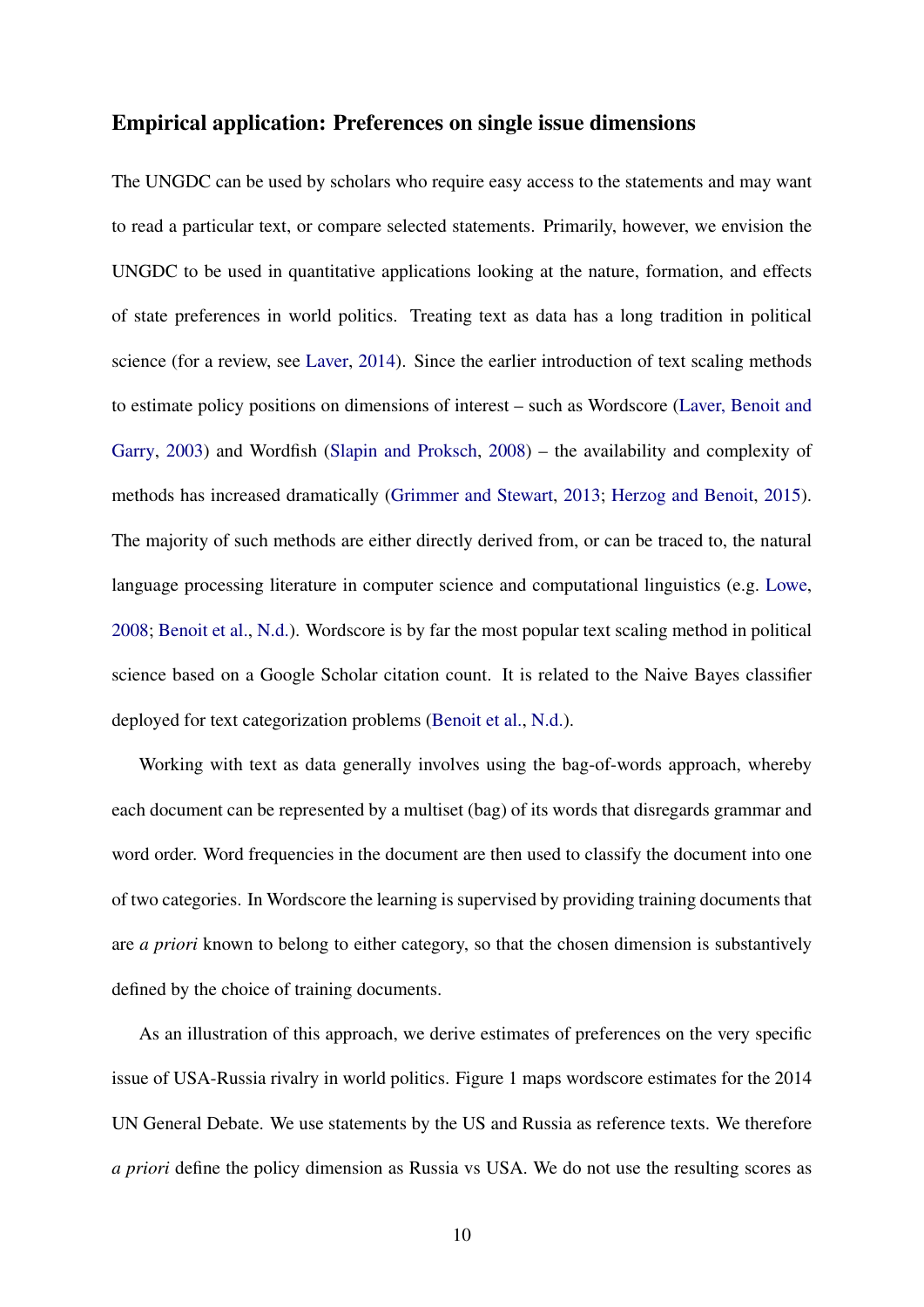#### **USA vs Russia: Wordscore 2014**

<span id="page-10-0"></span>

Figure 1: *Wordscore Map 2014*. *Note:* The scores are estimated in quanteda package (version 0.9.9-3) in R [\(Benoit et al.,](#page-19-9) [N.d.\)](#page-19-9). We follow standard preprocessing during the tokenization stage, remove English stopwords, and perform stemming. We also trim the document-feature matrix to have features that appear at least five times in three documents. USA is given reference score (+1) and Russia (−1). Results are rescaled using classical LBG rescale, hence predicted scores may be beyond the  $(-1;+1)$  range.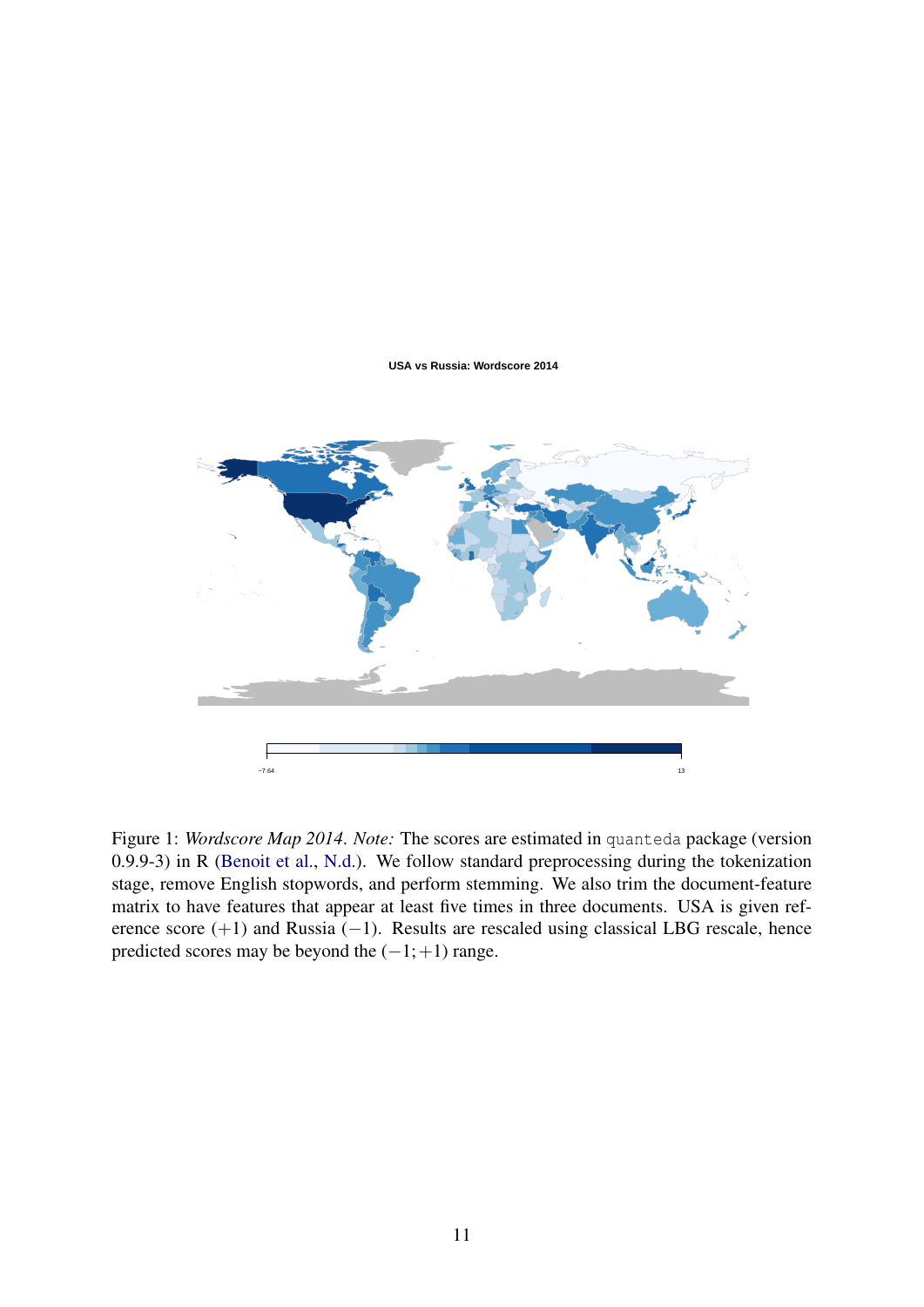an explanatory variable in an empirical application here due to limited space. However, such an application would clearly be of value for IR research. Here, we simply demonstrate how it is possible to derive estimates of differences between UN member states, using the text as data approach.

### Empirical application: Preferences on multiple dimensions

While estimating state preferences on single issue dimensions has many benefits, countries routinely express preferences on multiple dimensions of foreign policy. We therefore turn to correspondence analysis (CA) — a dimensionality reduction technique (e.g. [Bonica,](#page-19-10) [2013\)](#page-19-10). In CA, the first dimension is fitted to explain maximal variation in the data, while subsequent dimensions explain maximal residual variation (which means dimensions are orthogonal to each other). Unlike Wordscore, the definition of the dimensions produced by CA must be discerned inductively, *a posteriori* [\(Laver,](#page-20-7) [2014\)](#page-20-7). This also implies that the dimensions produced by CA may correspond to single, multiple, or meta issues.

[Lowe](#page-20-10) [\(2016\)](#page-20-10) suggests that position estimated by such models is a low dimensional summary of the relative emphasis of one topic over another, compared to what would be expected by chance. This is consistent with a key assumption of the saliency theory of party competition [\(Budge et al.,](#page-19-11) [2001\)](#page-19-11), which posits that the policy differences between parties are determined by their contrasting emphases on different issues. In the context of GD statements, the CA model fitted to the count data of unique words captures countries' relative emphasis of different issues — and therefore the differences in their policy preferences.

A benefit of using CA is that it allows us to easily estimate positions on multiple dimensions. We demonstrate the ease of using multidimensional text scaling by including the new CA measures in an existing analysis of the International Criminal Court (ICC) and US nonsur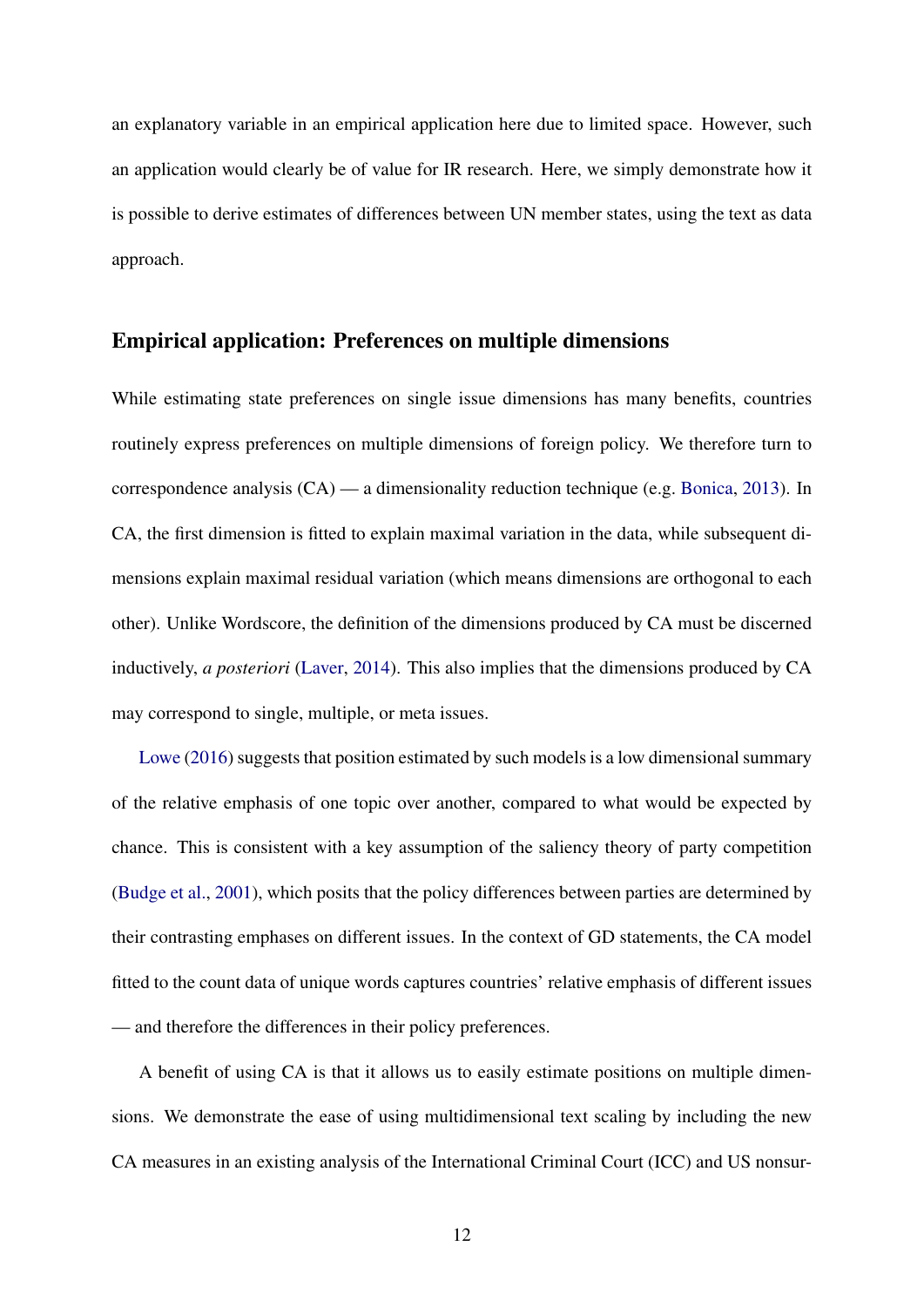render agreements [\(Kelley,](#page-19-12) [2007\)](#page-19-12). The format of this article prevents us from covering issues in detail; therefore the following is intended merely as an illustrative example. In brief, the US sought to pressure other states to sign bilateral agreements not to surrender US citizens to the ICC. This attempt to seek exceptional treatment was widely criticized for inconsistency with international norms, and many countries (but not all) turned it down. [Kelley](#page-19-12) [\(2007,](#page-19-12) p. 573) argues that for these states normative preferences trumped strategic concerns. Overall, the views on the nonsurrender agreements were complex and unlikely to be reduced to an easily identifiable single-issue dimension.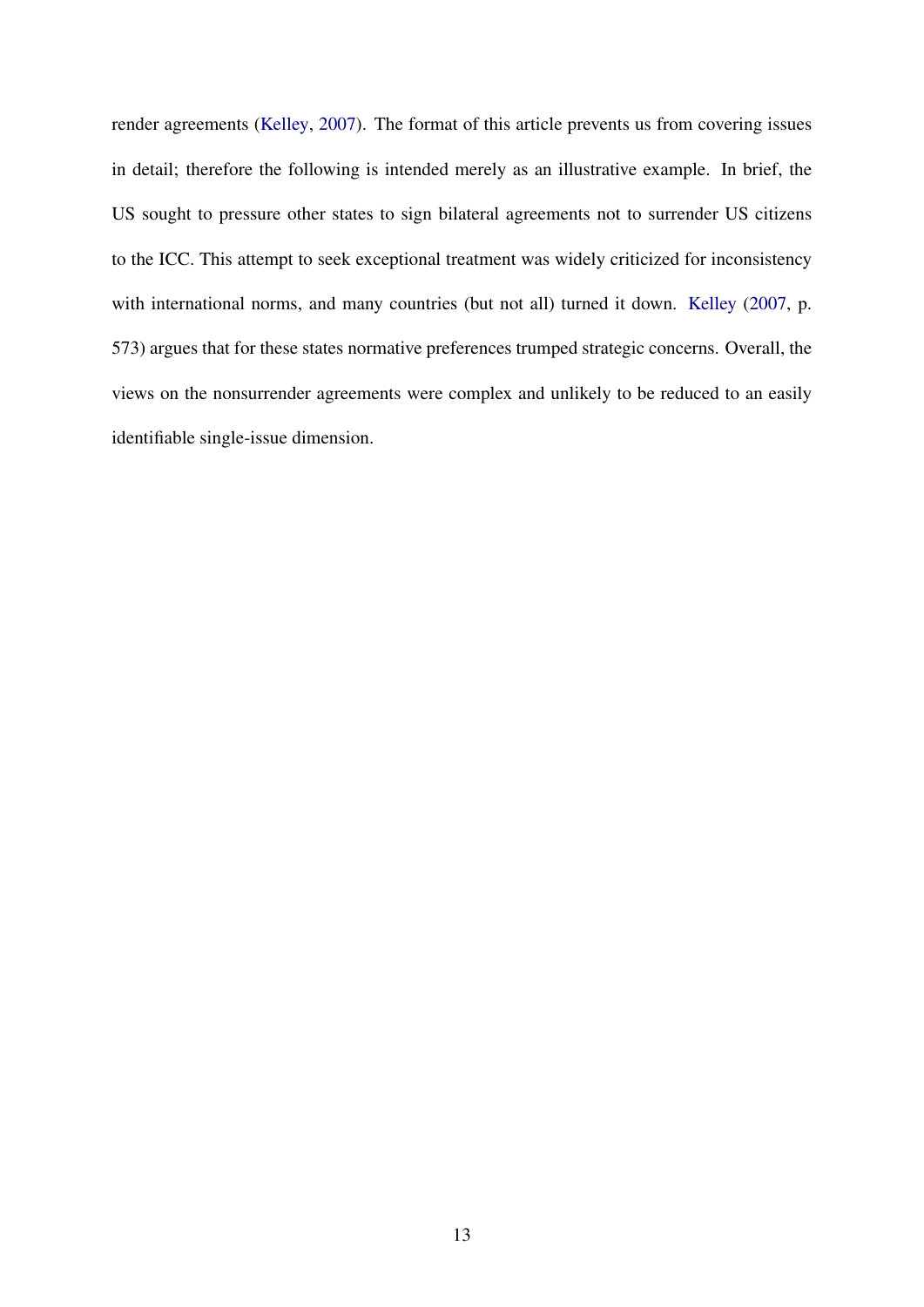

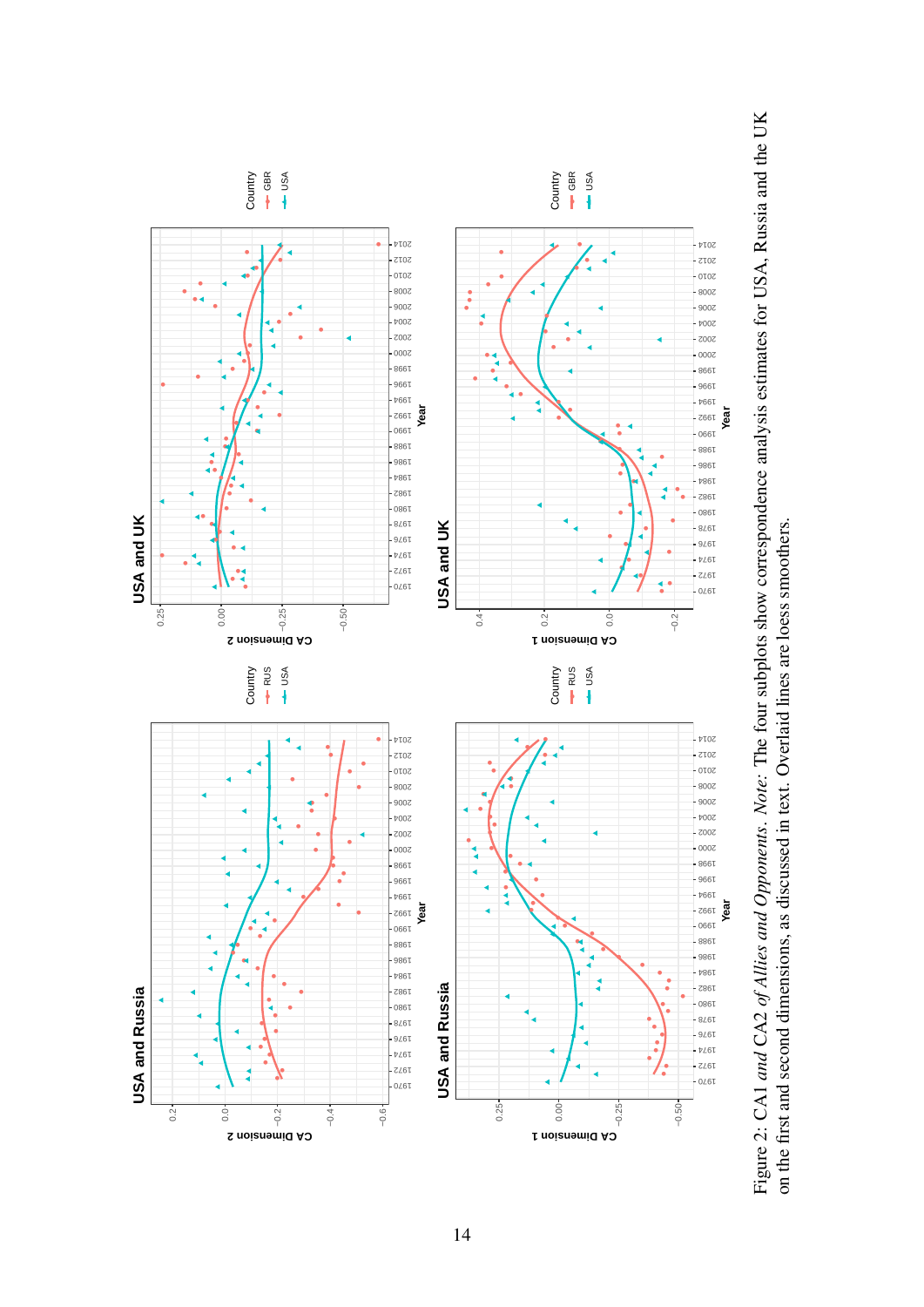To determine the optimal number of dimensional estimates to include in the estimation we rely on the leave-one-out cross-validation (LOOCV) method [\(James et al.,](#page-19-13) [2013,](#page-19-13) p. 178). Given the sample size, we considered alternative specifications with up to ten CA dimensions, as presented in Figure [3.](#page-15-0)<sup>7</sup> For each alternative model we calculate the cross-validation error. As the LOOCV indicates that three CA dimensions is optimal, we include three dimensions to the original specification that predicts whether countries signed nonsurrender agreements [\(Kelley,](#page-19-12) [2007\)](#page-19-12).

The results presented in the second subplot in Figure [3](#page-15-0) indicate that the CA3 coefficient is statistically significant. What does this mean substantively? A detailed discussion is limited by the scope of the paper, but we can gain some insight from Figure [4,](#page-16-0) which shows the most important words defining the variation on that dimension. The results suggest that states that expressed stronger concerns about security and terrorism were more likely to sign the nonsurrender agreement. We interpret this as indicating security concerns alongside normative goals influenced decisions on whether to sign the nonsurrender agreement with the US. It is, however, important to note that further analysis would be required to fully support this claim.

### Conclusion

This paper introduces a new dataset, the UNGDC, for understanding and measuring state preferences in world politics. We have demonstrated how scholars can extract relevant information from the UNGDC using text analytic methods. Specifically, we have shown how the UNGDC can be used to uncover single and multiple dimensions of government preferences, and have provided examples of how such estimates can be applied.

Estimates derived from the UNGDC complement existing measures of government preferences based on UNGA voting. In fact, a possible application of the UNGDC would be to investigate the relationship between preferences expressed by governments in their GD statements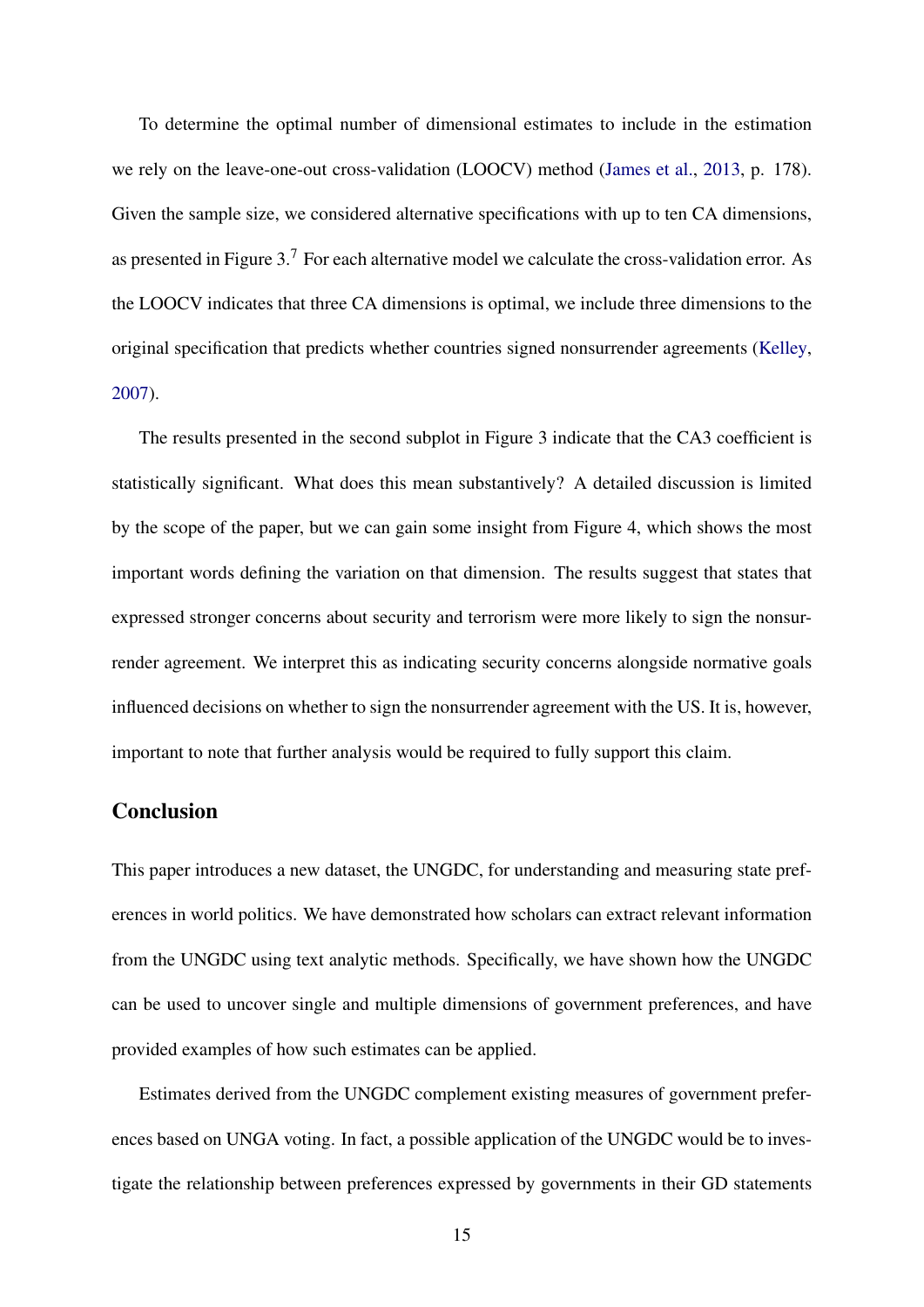<span id="page-15-0"></span>

Figure 3: *Choosing Optimal Number of CA Dimensions and the Estimated Model Results*. *Note:* The upper subplot displays the results of leave-one-out-cross-validation (LOOCV) analysis to choose the optimal number of dimensions for the estimated model, as discussed in the text. The bottom subplot displays the coefficients of the estimated model, as discussed in the text, with 50% and 95% CIs. Coefficients in red are statistically significant (at 95% level) The specification has fewer observations than the original analysis as [Kelley](#page-19-12) [\(2007\)](#page-19-12) includes non-UN members or states that did not participate in the GD that year, i.e., with absent text data.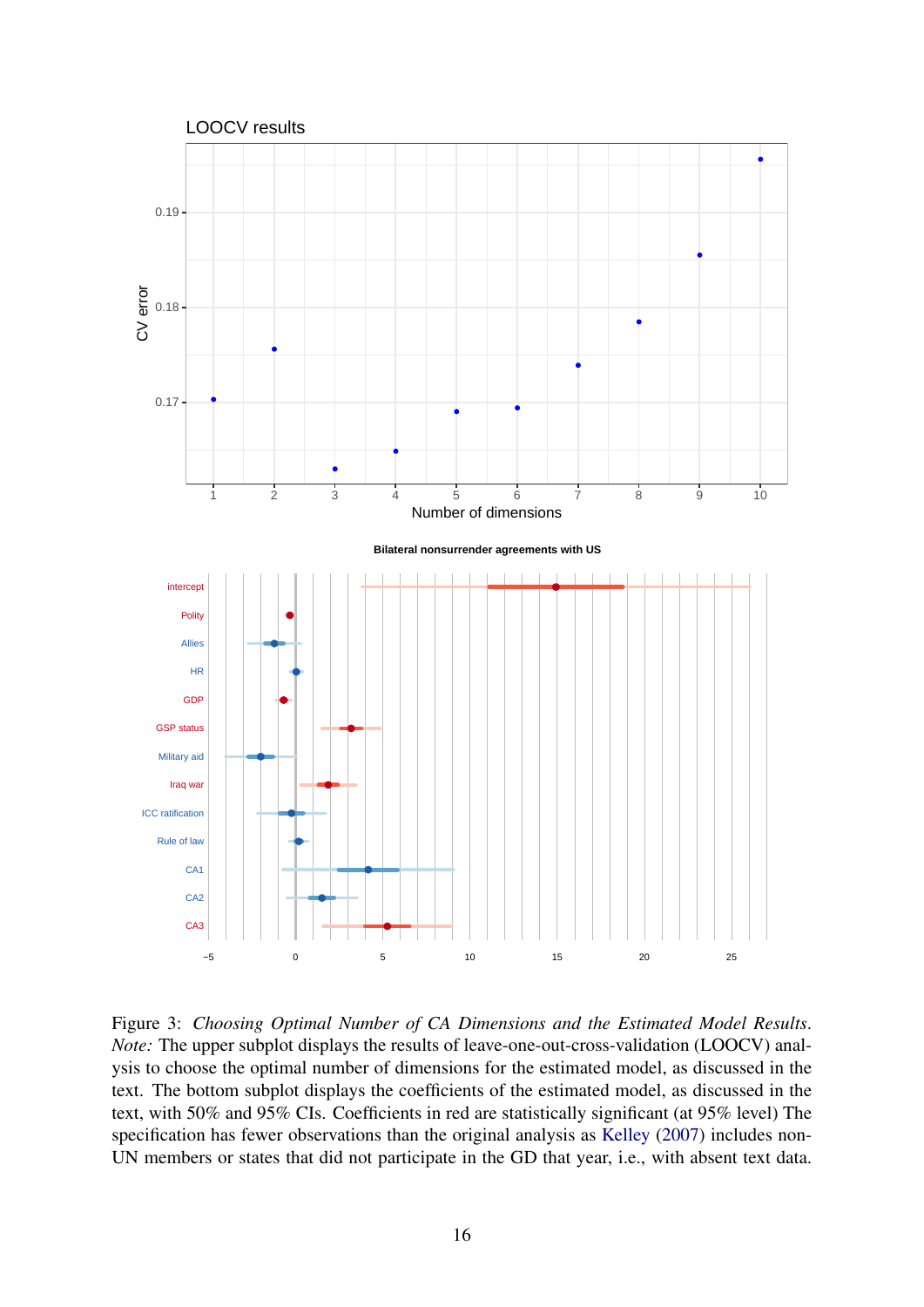<span id="page-16-0"></span>

Figure 4: *Word Cloud of Top 100 Words on CA3*. *Note:* 100 words are included that have the highest loading on CA3; the font size is proportional to a word's contribution to the variation on this dimension.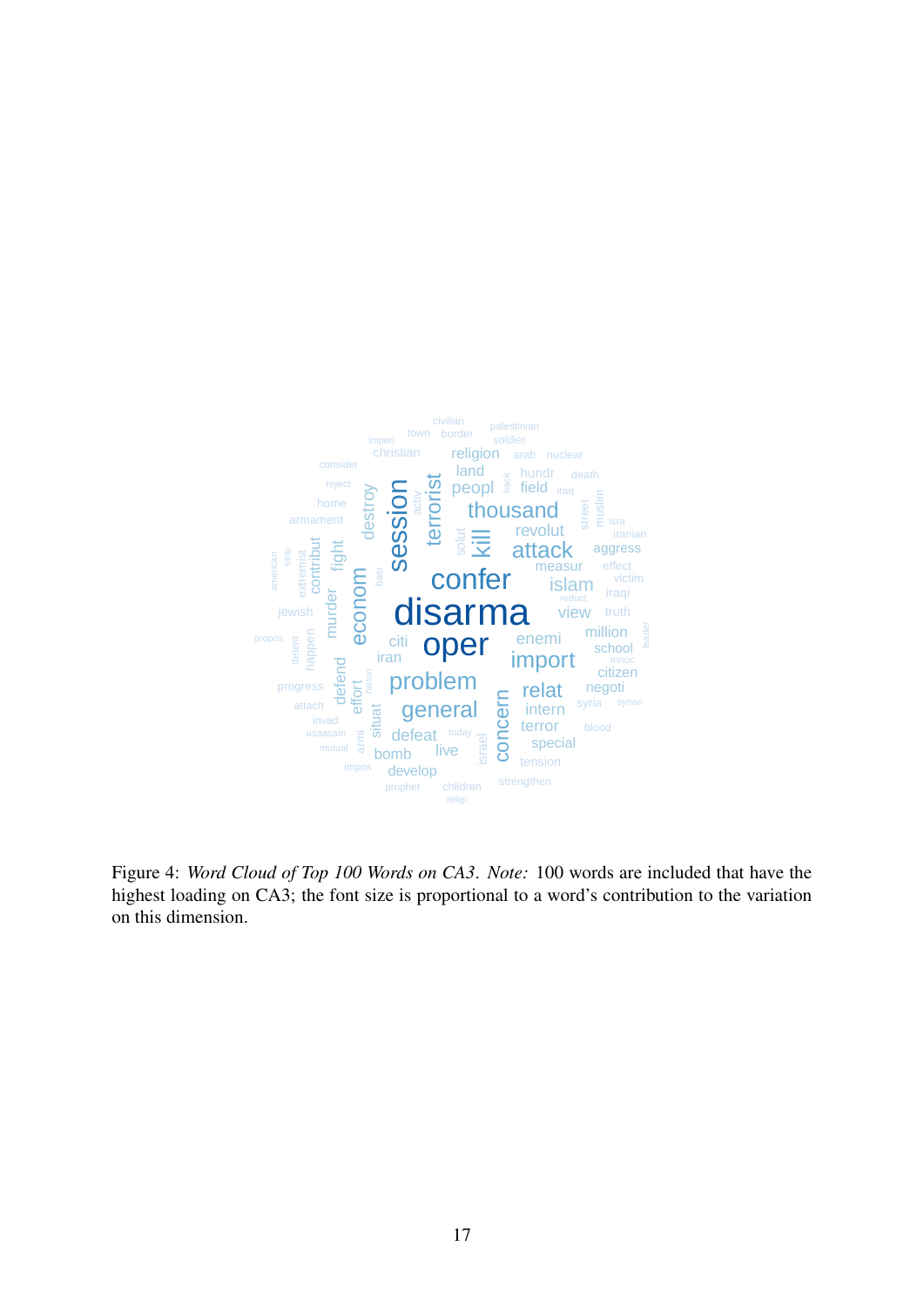and their voting behavior in the UNGA across difference issue areas. This would shed light on whether governments express their foreign policy preferences in different ways depending on the particular audience they face and the associated costs.

A benefit of using texts to derive information about preferences is that they provide detailed information about countries' views on a particular policy area, and so can be compared to other text data. Hence, a future application of the UNGDC would be to compare the statements with international treaties and laws. Such comparisons can show whether some countries have greater influence on specific international agreements, and how countries perceive such agreements. For example, researchers may consider the extent to which states adopt language based on international law in their GD statements. Finally, in addition to examining the effects of government preferences, the UNGDC can also help us better understand how state preferences are formed, and which groups in a country influence preferences across different issues.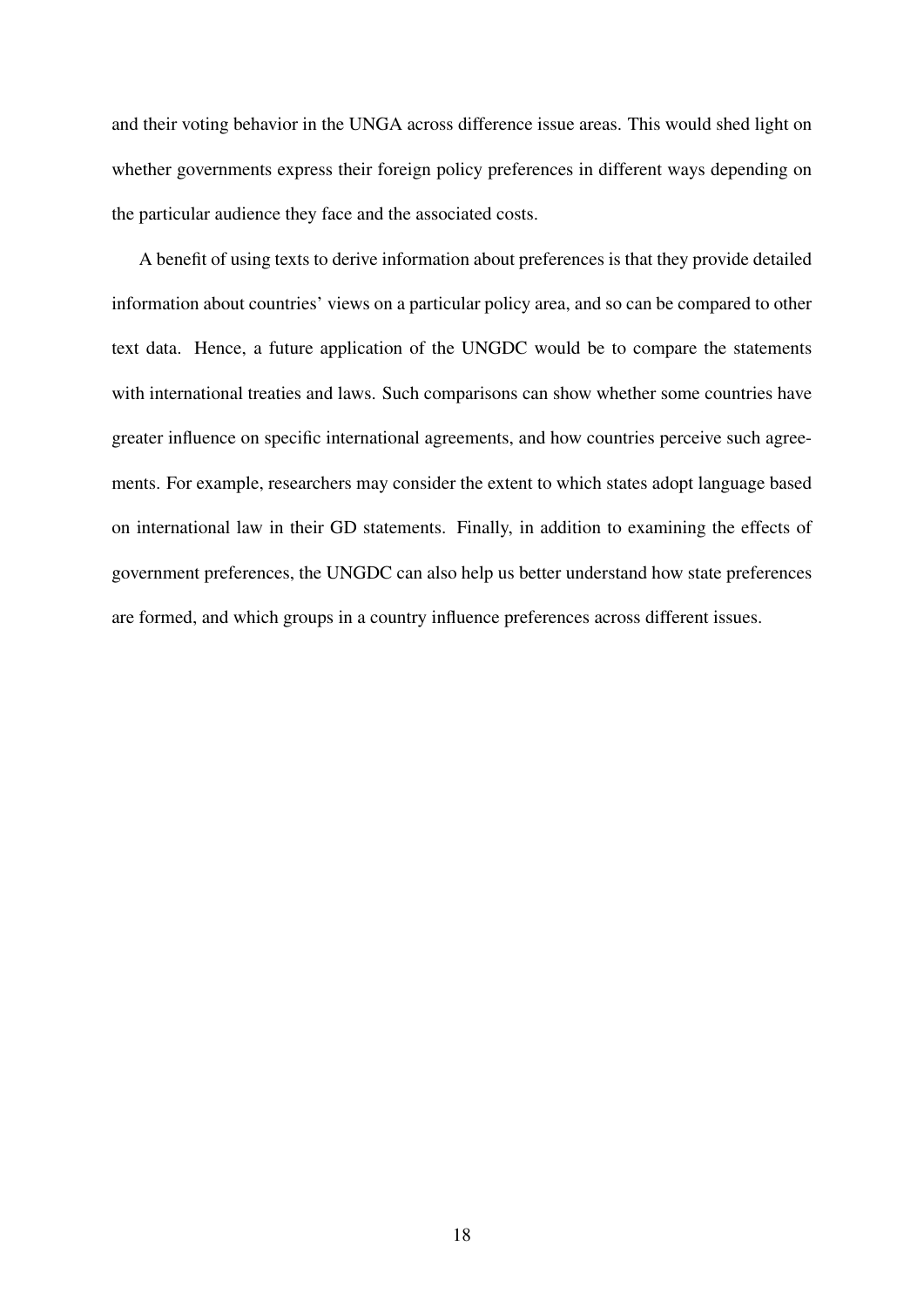# **Notes**

 $1$ As Häge and Hug [\(2016\)](#page-19-14) explain, the UNGA has always practiced the adoption of many items on its agenda without a formal vote.

<sup>2</sup>These quotes are from interviews conducted by Niheer Dasandi and Nicola Chelotti with Jaane Taalas (9 June 2015) and Christian Doktor (16 June 2015).

<sup>3</sup>Foreign Minister Lavrov revealed the issues Russia planned to discuss during the 2015 General Debate two weeks before the debate. See <http://www.interfax.ru/russia/466392>, accessed 27 August 2016.

<sup>4</sup>Section 3.4 of *the Iraq Inquiry*, p.187, see [http://www.iraqinquiry.org.uk/media/](http://www.iraqinquiry.org.uk/media/248175/the-report-of-the-iraq-inquiry_section-34.pdf) [248175/the-report-of-the-iraq-inquiry\\_section-34.pdf](http://www.iraqinquiry.org.uk/media/248175/the-report-of-the-iraq-inquiry_section-34.pdf), accessed 25 January 2017.

<sup>5</sup>We make the UNGDC publicly available on a dedicated website at [http://www.smikhaylo](http://www.smikhaylov.net/ungdc/)v. [net/ungdc/](http://www.smikhaylov.net/ungdc/). We have also developed a browsing tool that allows users to explore individual documents and the topics covered, including the top words that characterize topics, the evolution of topics over time, word distributions across topics, the underlying digitized texts of speeches, and the source PDFs. The website also enables users to download the UN General Debate Corpus.

<sup>6</sup>Detailed information is available for sessions 49–69, transcripts from earlier sessions do not provide the same degree of detail regarding the post of the speaker. In the rare cases where the post of the speaker was missing in the transcript for sessions 49–69, we added this information.

7We implement the simplest specification search using additive models. Users can implement more extensive searches using a similar approach, e.g., including interaction terms.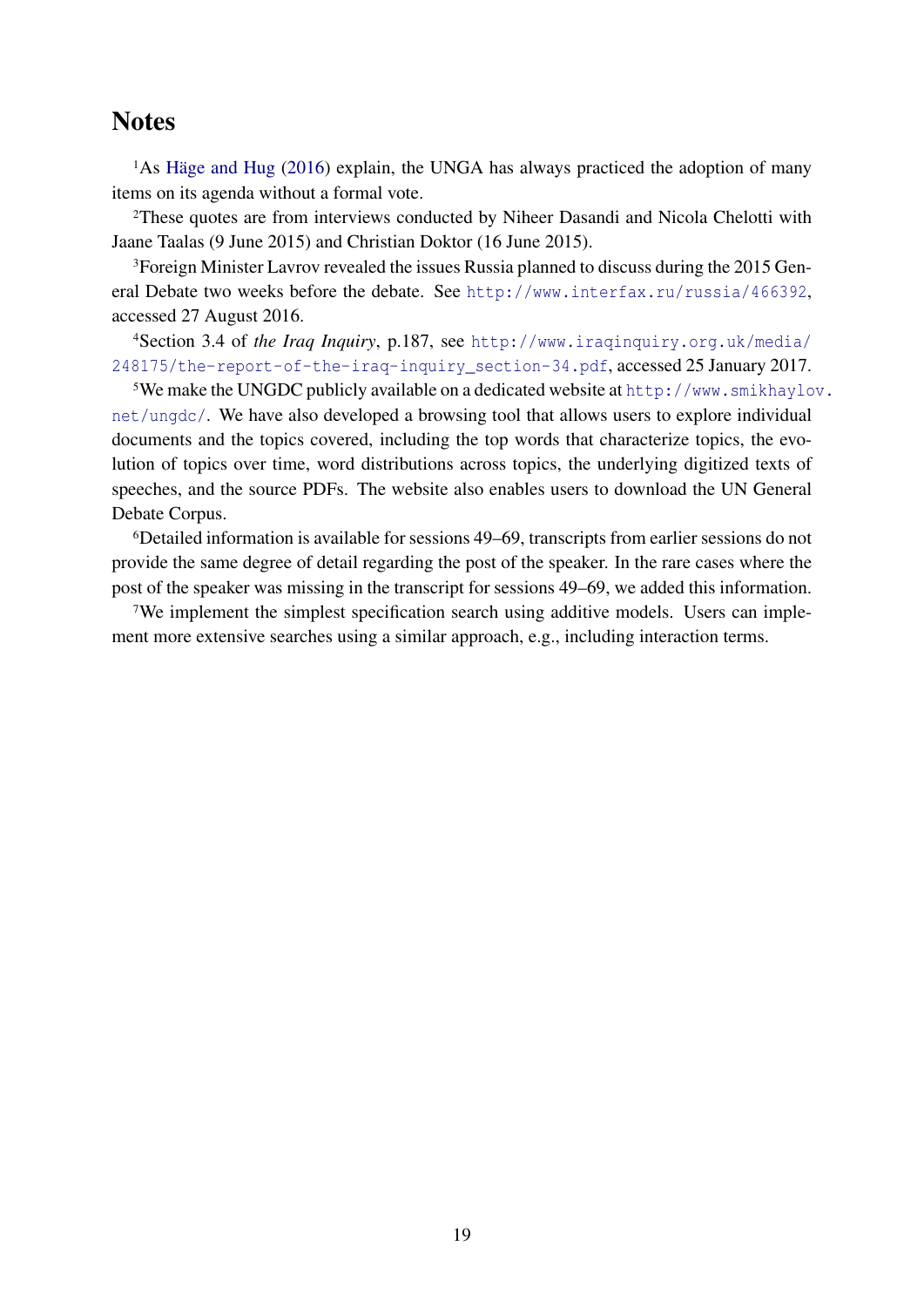# **References**

- <span id="page-19-5"></span>Alesina, Alberto and David Dollar. 2000. "Who Gives Foreign Aid to Whom And Why?" *Journal of economic growth* 5(1):33–63.
- <span id="page-19-1"></span>Bailey, Michael, Anton Strezhnev and Erik Voeten. 2015. "Estimating Dynamic State Preferences from United Nations Voting Data." *Journal of Conflict Resolution* 1:1–27.
- <span id="page-19-3"></span>Bailey, Sydney. 1960. *The General Assembly of the United Nations: A Study of Procedure and Practice*. London: Stevens and Sons.
- <span id="page-19-9"></span>Benoit, Kenneth, Kohei Watanabe, Paul Nulty, Adam Obeng, Haiyan Wang, Benjamin Lauderdale and Will Lowe. N.d. *quanteda: Quantitative Analysis of Textual Data*. R package version 0.9.9-51. URL: *http://quanteda.io*
- <span id="page-19-10"></span>Bonica, Adam. 2013. "Ideology And Interests in the Political Marketplace." *American Journal of Political Science* 57(2):294–311.
- <span id="page-19-7"></span>Borger, Julian and Saeed Kamali. 2013. "Secret Talks Helped Forge Iran Nuclear Deal." Available at: [http://www.theguardian.com/world/2013/nov/24/](http://www.theguardian.com/world/2013/nov/24/secret-usa-iran-talks-nuclear-deal) [secret-usa-iran-talks-nuclear-deal](http://www.theguardian.com/world/2013/nov/24/secret-usa-iran-talks-nuclear-deal) (accessed 28 November 2016).
- <span id="page-19-11"></span>Budge, Ian, Hans-Dieter Klingemann, Andrea Volkens, Judith Bara and Eric Tanenbaum, eds. 2001. *Mapping policy preferences: estimates for parties, electors, and governments, 1945- 1998*. Oxford: Oxford University Press.
- <span id="page-19-0"></span>Bueno de Mesquita, Bruce. 1983. *The War Trap*. New Haven, CT: Yale University Press.
- <span id="page-19-8"></span>Grimmer, Justin and Brandon Stewart. 2013. "Text as Data: The Promise and Pitfalls of Automatic Content Analysis Methods for Political Texts." *Political Analysis* 21(3):267–297.
- <span id="page-19-14"></span>Häge, Frank and Simon Hug. 2016. "Consensus Decisions and Similarity Measures in International Organizations." *International Interactions* 42(3):503–529.
- <span id="page-19-6"></span>Hecht, Catherine. 2016. "The Shifting Salience of Democratic Governance: Evidence from the United Nations General Assembly General Debates." *Review of International Studies*  $1:1-24.$
- <span id="page-19-2"></span>Herzog, Alexander and Kenneth Benoit. 2015. "The Most Unkindest Cuts: Speaker Selection and Expressed Government Dissent during Economic Crisis." *Journal of Politics* 77(4):1157–1175.
- <span id="page-19-13"></span>James, Gareth, Daniela Witten, Trevor Hastie and Robert Tibshirani. 2013. *An introduction to statistical learning*. New York: Springer.
- <span id="page-19-12"></span>Kelley, Judith. 2007. "Who keeps international commitments and why? The International Criminal Court and bilateral nonsurrender agreements." *American Political Science Review* 101(03):573–589.
- <span id="page-19-4"></span>Kim, Soo Yeon and Bruce Russett. 1996. "The New Politics of Voting Alignments in the United Nations General Assembly." *International Organization* 50(4):629–652.